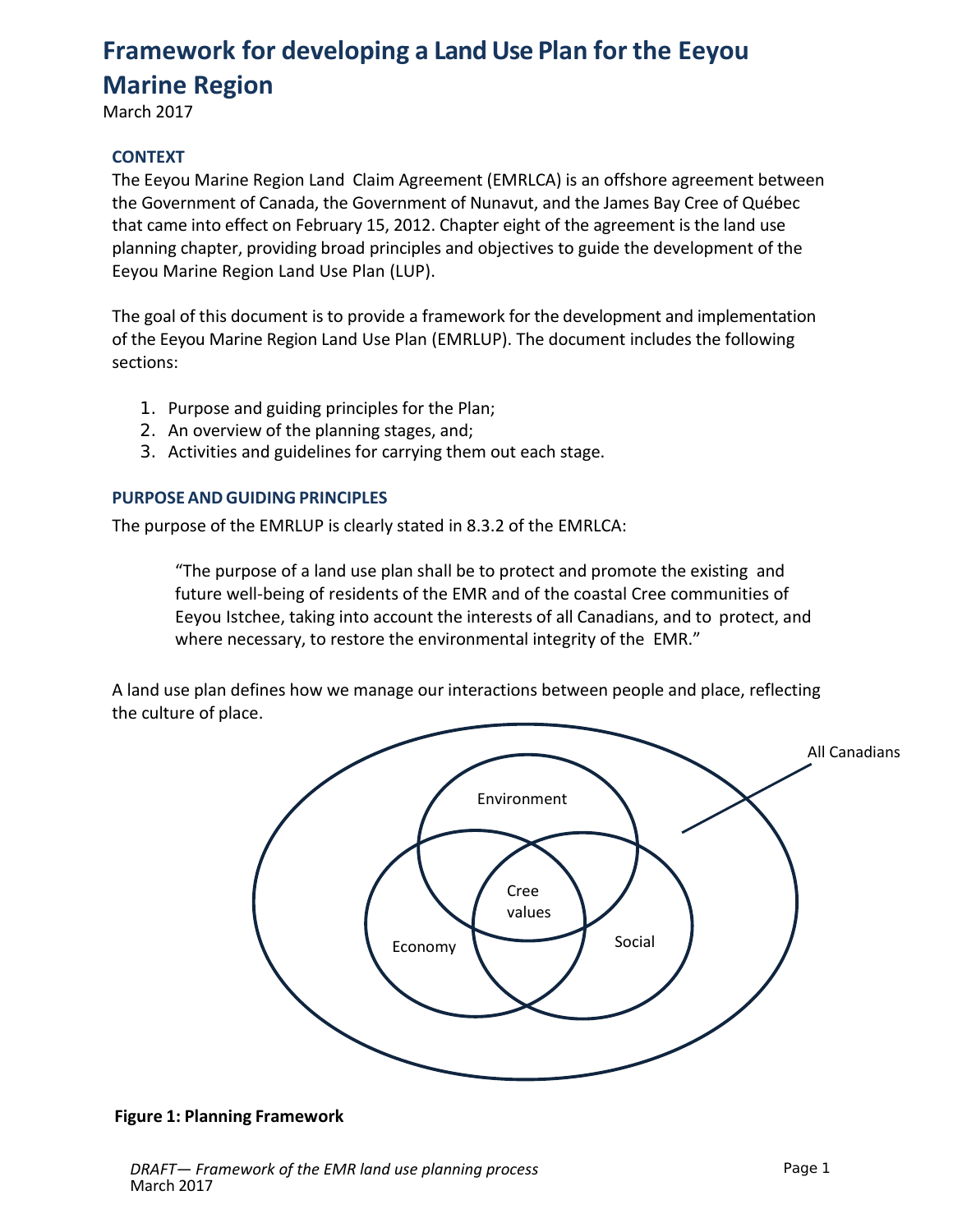## **OVERVIEW OF PLANNING STAGES**

Developing the EMRLUP involves the following seven (7) stages: pre-planning; research and data collection; information analysis; writing the plan; approval of the plan; implementation, and; evaluation, monitoring, and amendments. This section includes the list of activities associated with each stage, and approximate timelines for completion.

\*Note that many of the stages and activities will be carried out concurrently, and that the timelines are approximations.

## **Stage 1: Pre-planning**

#### Assemble team

- 1.1 Determine planning partners
- 1.2 Prepare annual work plan and budget
- 1.3 Draft goals and objectives
- 1.4 Define the study area
- 1.5 Community consultations
- 1.6 Develop communications strategy
- 1.7 Draft community and regional profiles

#### **Stage 2: Research and Data Collection**

- 2.1 Set up infrastructure for housing data, documents, and research products
- 2.2 Initiate new research to fill data gaps
- 2.3 Consolidate existing and new data
- 2.4 Package data for consumption, communication, and analysis
- 2.5 Prepare information and data gap analysis

#### **Stage 3: Analysis**

- 3.1 Conduct ranking of themes and values
- 3.2 Group areas with similar rankings
- 3.3 Define management units / zones
- 3.4 Validate information with communities / experts

#### **Stage 4: Writing the Plan**

- 4.1 Develop management objectives for each unit / zone
- 4.2 Prepare scenarios and alternatives
- 4.3 Community and partner outreach and validation
- 4.4 Consolidate information into a draft report
- 4.5 Review plan (internally and externally)

#### **Stage 5: Plan Approval**

- 5.1 Public hearings
- 5.2 Plan approval by the GDO
- 5.3 Submission of plan to "the Ministers" for approval
- 5.4 Plan approval by Cabinet

#### **Stage 6: Implementation**

6.1 Prepare a framework for Impact Review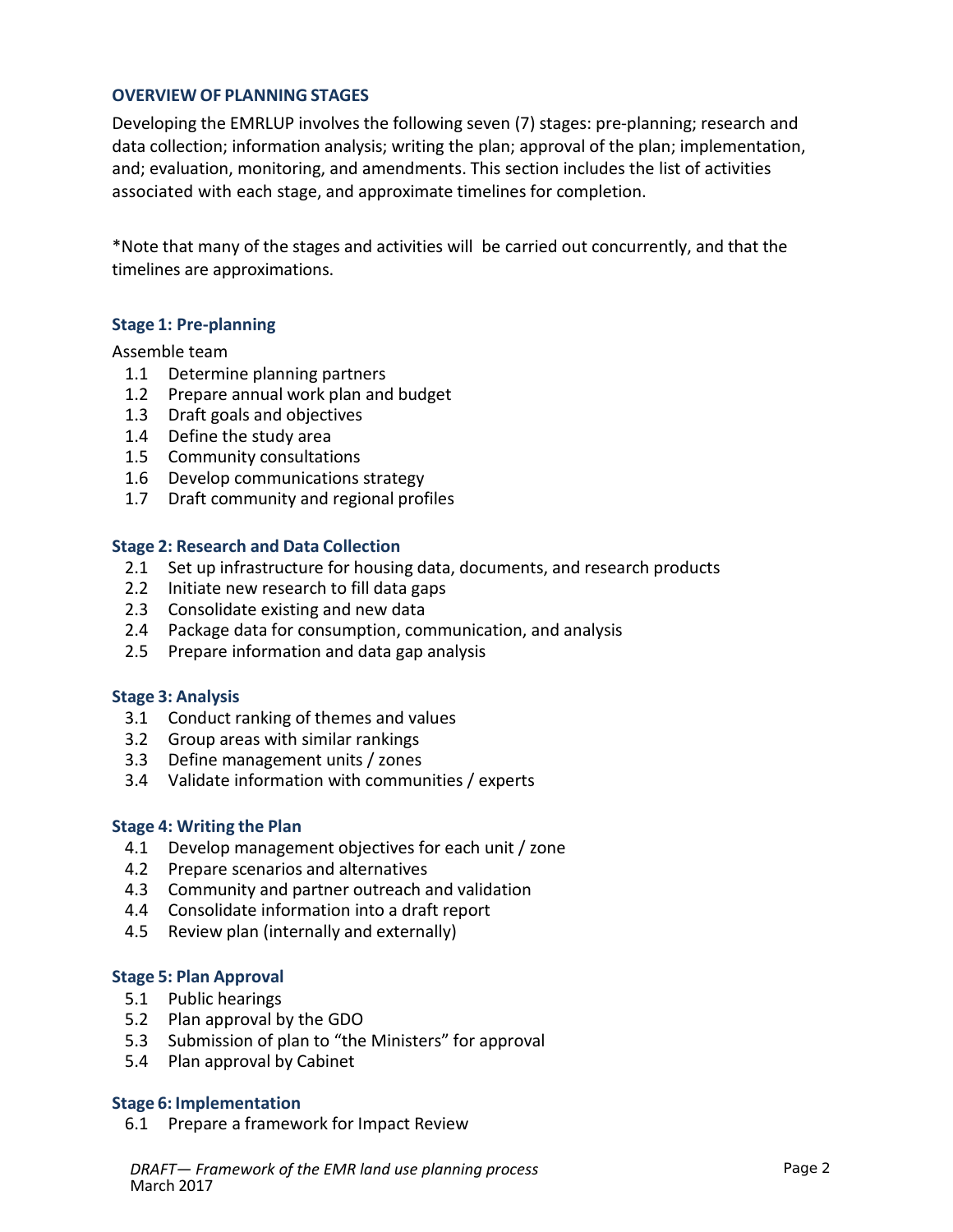- 6.2 Prepare a framework for conservation
- 6.3 Prepare a framework for economic development
- 6.4 Inform other agencies, plans (e.g. Wildlife Board)

## **Stage 7: Evaluation, Monitoring and Making Plan Amendments - (cyclical review period)**

7.1 Maintain the plan as a living document – feedback loops and updates

The following diagram lays out the stages required to complete the EMRLUP.

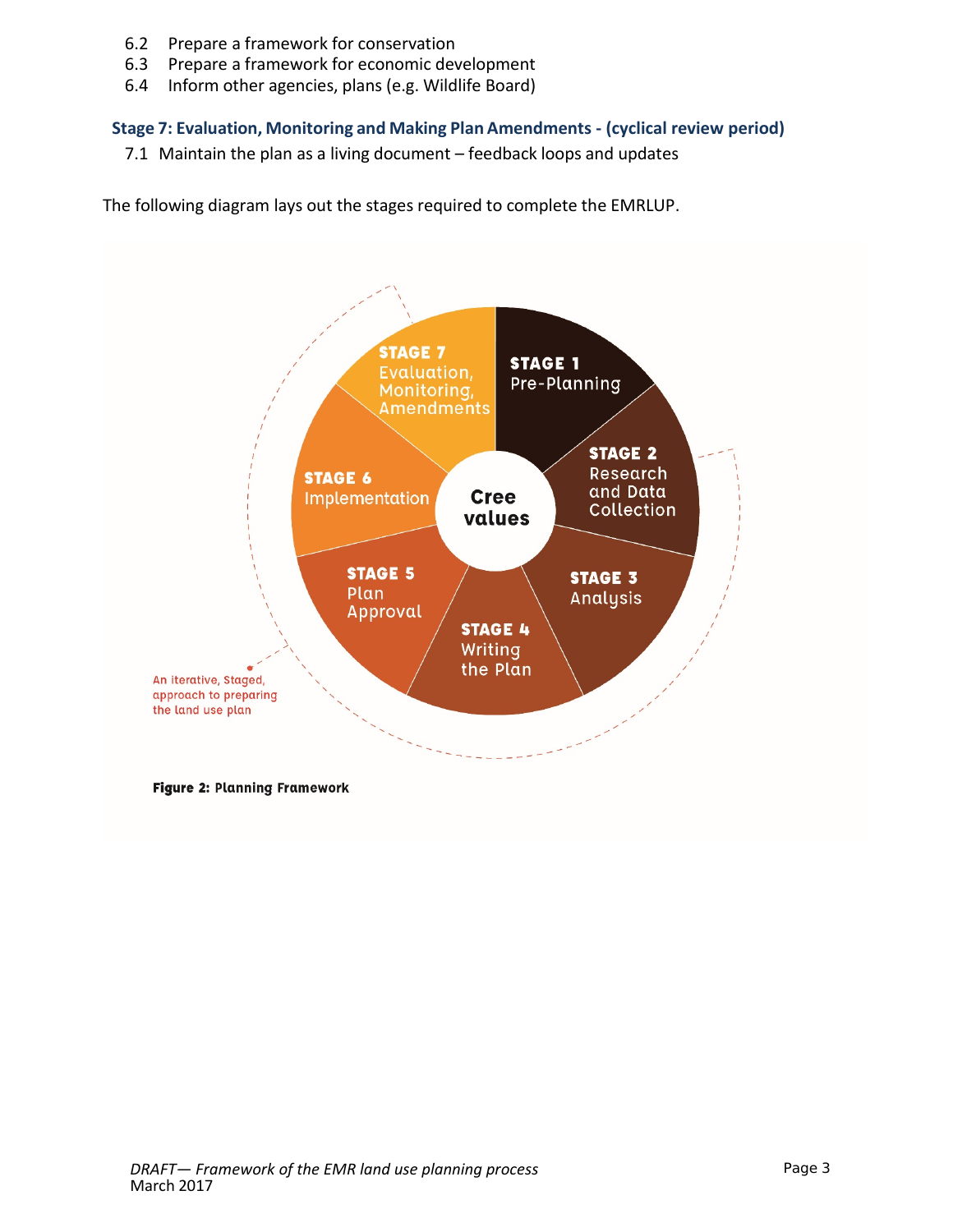## **DETAILS: PLANNING STAGES AND ACTIVITIES**

## **STAGE 1: PRE-PLANNING**

## **1.1 Assemble team**

The core planning team is made up of the Commissioners and the Director. From time to time, external consultants and services may be required to assist with completing the planning process.

## **1.2 Determine planning partners**

Planning Partners are an individual, group, organization, either public or private, interested in participating in the land use planning process. For added clarity this includes: both Cree and Non-Cree residents; not for profit community and Cree organizations; Municipalities; the business community; industry; environmental non-government organizations; Government Designated Organization (GDO); territorial and federal government department and agencies; Eeyou Marine Region Impact Review Board; Eeyou Marine Region Wildlife Board; and any other community, regional, territorial or national organization with an interest in the social, cultural, economic and environmental impacts and benefits associated with land use in the Eeyou Marine Region.

## **1.3 Develop work plan and budget**

An overarching framework, that outlines the planning stages and activities for the development of the EMR land use plan, guides the planning process. Annual work plans and budgets are based on this framework, and follow the cost worksheets, under annex A of the Implementation Plan.

## **1.4 Develop goals and objectives**

The EMRPC, and the Director, will develop a set of broad planning goals and objectives that guide the EMR land use plan, and will work collaboratively with Indigenous and Northern Affairs Canada (INAC), the Government of Nunavut and the Cree Nation Government (CNG) during this process. These goals and objectives takes into consideration the Cree context (culture, values, issues and vision), existing broad goals and objectives drafted for Nunavut and Nunavik's land use plans, other Indigenous land use plans, and the planning principles, policies, priorities and objectives listed in chapter 8 of the EMRLCA under sections 8.2.1; 8.2.2; 8.2.3; 8.3.1; 8.3.2; and 8.3.3.

## **1.5 Define the study area**

While it is recognized that the jurisdiction of the EMRLUP will address only the areas described in the EMRLCA under schedules 4-1 and 4-1A, with reciprocal arrangements for management of the overlapping areas of interest between the Nunavik Inuit and the Cree of Eeyou Istchee, factors such as natural conditions and adjacent jurisdictions must be considered and incorporated in the EMRLUP.

#### Natural conditions:

It is acknowledge that the boundary of the Claim is arbitrary to many natural conditions and outside influences, such as shipping, climate change, wildlife migration, and pollution. As such, the planning process will take into account the broader regional influences when consolidating data, conducting analysis and crafting recommendations for the Plan.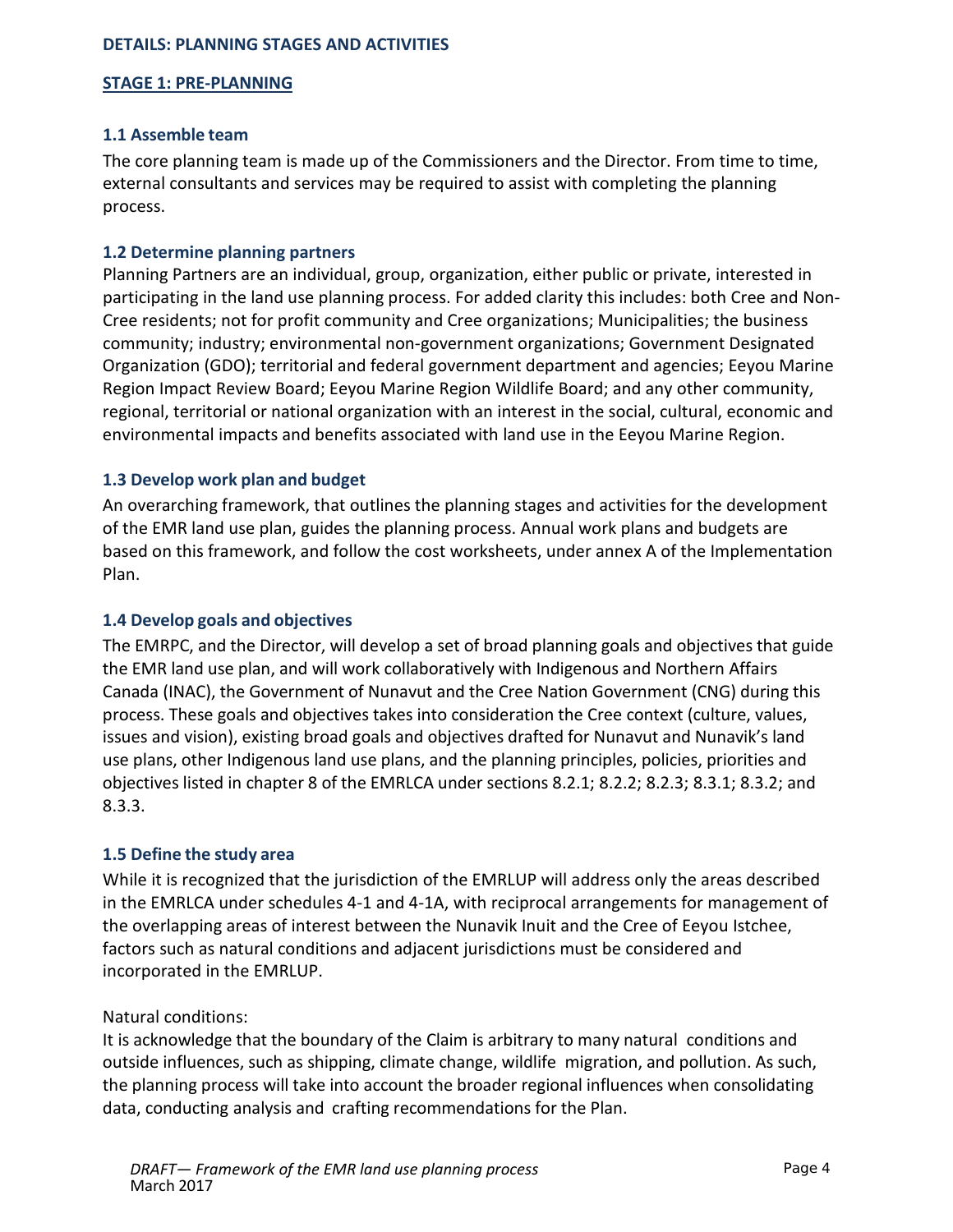## Adjacent jurisdictions:

In addition to overlapping interests with the Nunavik Inuit, many policy and management issues also overlap with Nunavut, Quebec, the Eeyou Istchee James Bay Regional governments, and Cree Nation Government. In dealing with these overlapping interests, the EMRLUP will, when possible, dovetail with the Nunavik Marine Region Planning Commission's Plan in the overlap area, and will take a collaborative approach in addressing any policy and management issues with Nunavut, Quebec, and Eeyou Istchee James Bay Regional governments, and Cree Nation Government.

# **1.6 Prepare information and gap analysis**

Develop a searchable annotative bibliography of publically available information about the EMR, and identify existing information gaps. This will be done by contacting planning partners to review existing information and assess publically available information libraries. From this initial assessment, strategies for filling information gaps can be explored, including formal data requests where information is known to exist, and new research where there is an obvious lack of current or relevant information.

# **1.7 Conduct community consultations**

Consultations will be conducted for each of the five coastal Cree communities; Waskaganish, Eastmain, Wemindji, Chisasibi and Whapmagoostui. The information collected during these community consultations will inform the content of the EMRLUP. These consultations will take the format of interviews with coastal and island user groups including: hunters, Elders, women and youth. The methodologies will be defined in a separate more detail consultation document.

## **1.8 Develop a communicationsstrategy**

Develop a communication strategy that will provide an overview of the planning process, and a strategy for communicating this to communities within Eeyou Istchee. This plan will include details such as the broad goals and objectives of the plan, key milestones, and tools for outreach.

# **1.9 Draft community and regional profiles**

Community and regional profiles provide an understanding of the social, economic and environmental composition of the region. This work will build on any existing information to summarize socio-economic picture of the region's communities (including health, housing and demographics), industry and incomes, and environmental conditions.

## **Stage 2: Research and Data Collection**

## **2.1 Set up infrastructure for housing data, documents, and research products**

Consideration needs to be given to a data management and infrastructure strategy for housing and securing data for the plan. A data management and infrastructure strategy will: compile, and safeguard sensitive and cultural data, data library standards, backup and data safety, mapping and GIS capacity, internet access to data, and updating strategies to keep the data library up-todate.

## **2.2 Initiate new research to fill data gaps**

By comparing information required to complete the plan with information currently available,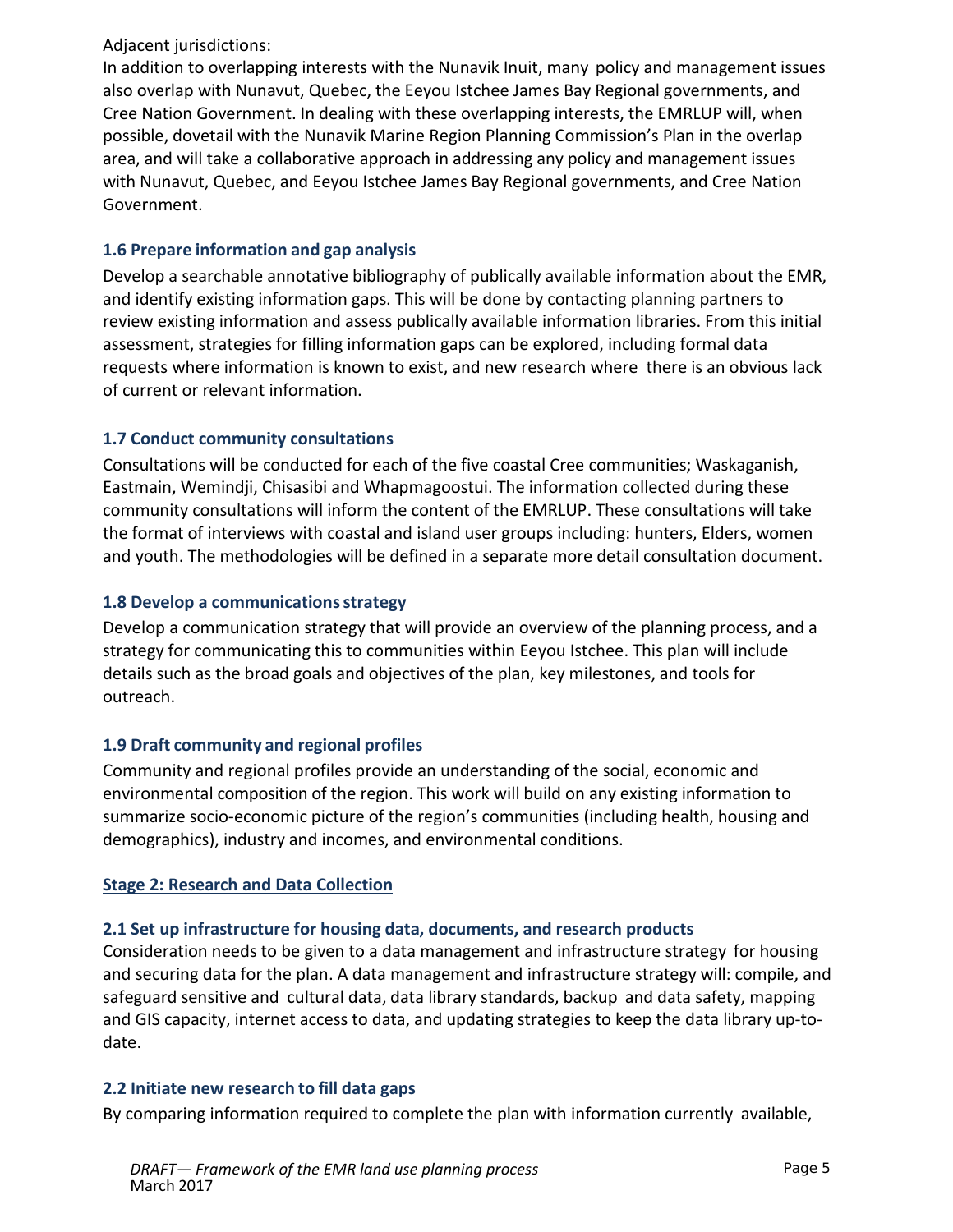the data gap analysis will highlight areas where additional research is needed.

## **2.3 Consolidate existing and new data**

The EMRPC recognizes the need to have EMR data available to the public, and to share datasets with neighboring institutions. The EMRPC will explore opportunities to share datasets with the NMRPC, Cree communities, Cree Nation Government (CNG), the Nunavut Government and the Government of Canada. Available data will be consolidated along with its accompanying metadata. Confidentiality and data - user agreements may be needed to gain access to sensitive or proprietary data.

## **2.4 Package data for consumption, communication, and analysis**

Raw data are often difficult to interpret. In preparation for the analysis phase of the land use plan, it is important to package and summarize data in formats that can be readily digested and interpreted by the communities. Maps will be used as a key tool to prepare raw data for the analysis phase of planning.

# **Stage 3: Analysis**

# **3.1 Conduct ranking of themes and values**

At this stage of the planning process we need to apply values to the information we have collected. Environmental, social and economic conditions will mean different things to different audiences. It is essential to apply Cree values to the evaluation of these conditions, while respecting and balancing the values of other interests (as described in EMRLCA 8.2.1). Values can be articulated in a variety of ways, including the ranking of themes from high to low. An example of this might be areas showing economic development potential for the Crees of Eeyou Istchee, illustrated on a map as colour gradients from high to low.

# **3.2 Group areas with similar rankings**

Once the conditions have been ranked and assessed, map overlays can be used to help group areas with similar rankings. An example might be two sets of maps, one showing areas of critical fish habitat and the other as critical Cree fishing areas. These areas might be grouped together to create a third map illustrating key fish protection zones.

# **3.3 Define management units / zones**

Following the analysis stage of the planning process, each region will be further broken down by marine management areas (MMAs) based on the ranking of areas of similar values. Management areas may follow ecological, biophysical or cultural boundaries as appropriate to each theme.

# **3.4 Validate information with communities / experts**

It is important to validate the outcomes of the analysis phase of the planning process with the communities and other experts in the region. Since the plan is to be an outward expression of how the Cree communities of Eeyou Istchee want to manage their marine resources, the interpretation of values, rankings and groupings should be scrutinized and validated by the communities. This can be done through a series of workshops where maps can play a key role to communicate and capture community and other expert feedback. The planning team will host several validation and consultation workshops throughout the planning process.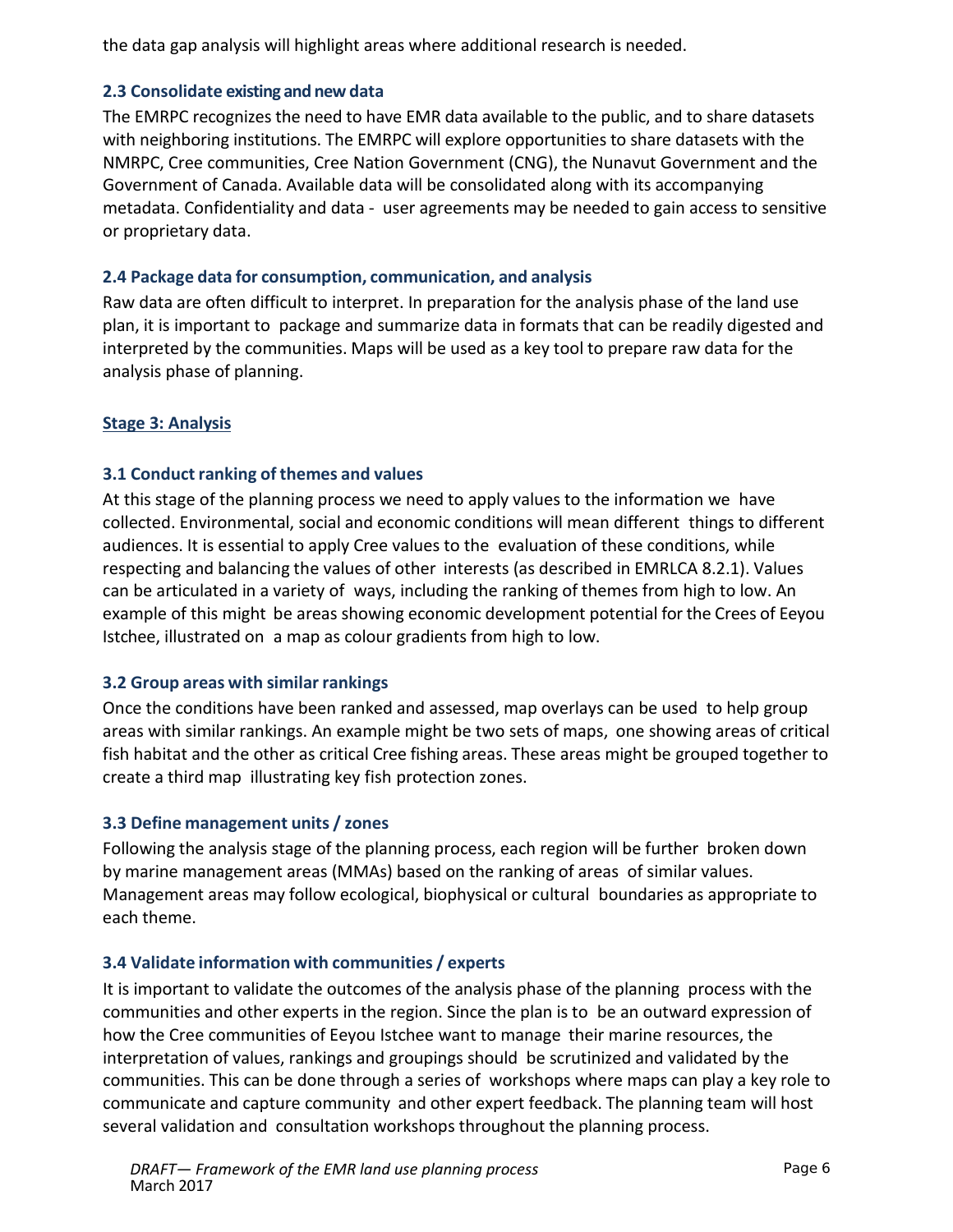#### **Stage 4: Writing the Plan**

## **4.1 Develop management objectivesfor each unit / zone**

At this stage of the planning process we need to apply broad management categories to each management unit or zone. Plans can be creative in the categorization of zoning, but common zones used in Canadian land use plans include: special management zones; general use zones; conservation zones; and multiple-use areas. A quandary in many Aboriginal land use plans is how to effectively compartmentalize the landscape into zones for land management purposes while at the same time recognizing the holistic interconnections between all systems within a living landscape.

Management prescriptions should be drafted for each management unit and management zone. This should include broad objectives for the area along with a list of permitted or restricted activities and implementation considerations for achieving the stated management goals.

## **4.2 Prepare scenarios and alternatives**

An effective management plan will evaluate alternatives and scenarios for balancing the often conflicting interests and priorities for a region. For the EMRLUP, this might include looking at options for shipping routes or conservation strategies which recognize tradeoffs between development interests and conservation priorities in the region.

## **4.3 Community and partner outreach and validation**

Another key outreach and consultation milestone in the planning process will be to meet with the communities and other experts to review the management zones, their specific management prescriptions, discuss alternatives and validate preferred options for the land use management plan. Circling back to the original list of issues and concerns and demonstrating how these concerns were addressed in the plan will help demonstrate that the process has listened to community concerns. This will be important when trying to get buy-in towards implementing the plan.

#### **4.4 Consolidate information into a draft report**

Here is where we draft a final plan for the EMR. We now have all the input we need to consolidate our work into a final report. The report will include the community / regional profile, summary maps of management units / zones, descriptions of management goals and strategies for each management unit, evaluation of options and recommended preferred options for the management of the land use plan. The plan will also include an implementation strategy as noted as a requirement in the EMRLCA under section 8.3.3.

#### **4.5 Review plan** (**Internal and External)**

The draft plan will need to be reviewed by planning partners, then the plan will move into public hearings. The stages for review are outlined in the EMRLCA under sections 8.5.3 and 8.5.4.

#### **4.6 Public Hearings**

The EMRPC is responsible for conducting Public Hearings throughout the planning process, however, this does not limit the Commission from conducting other